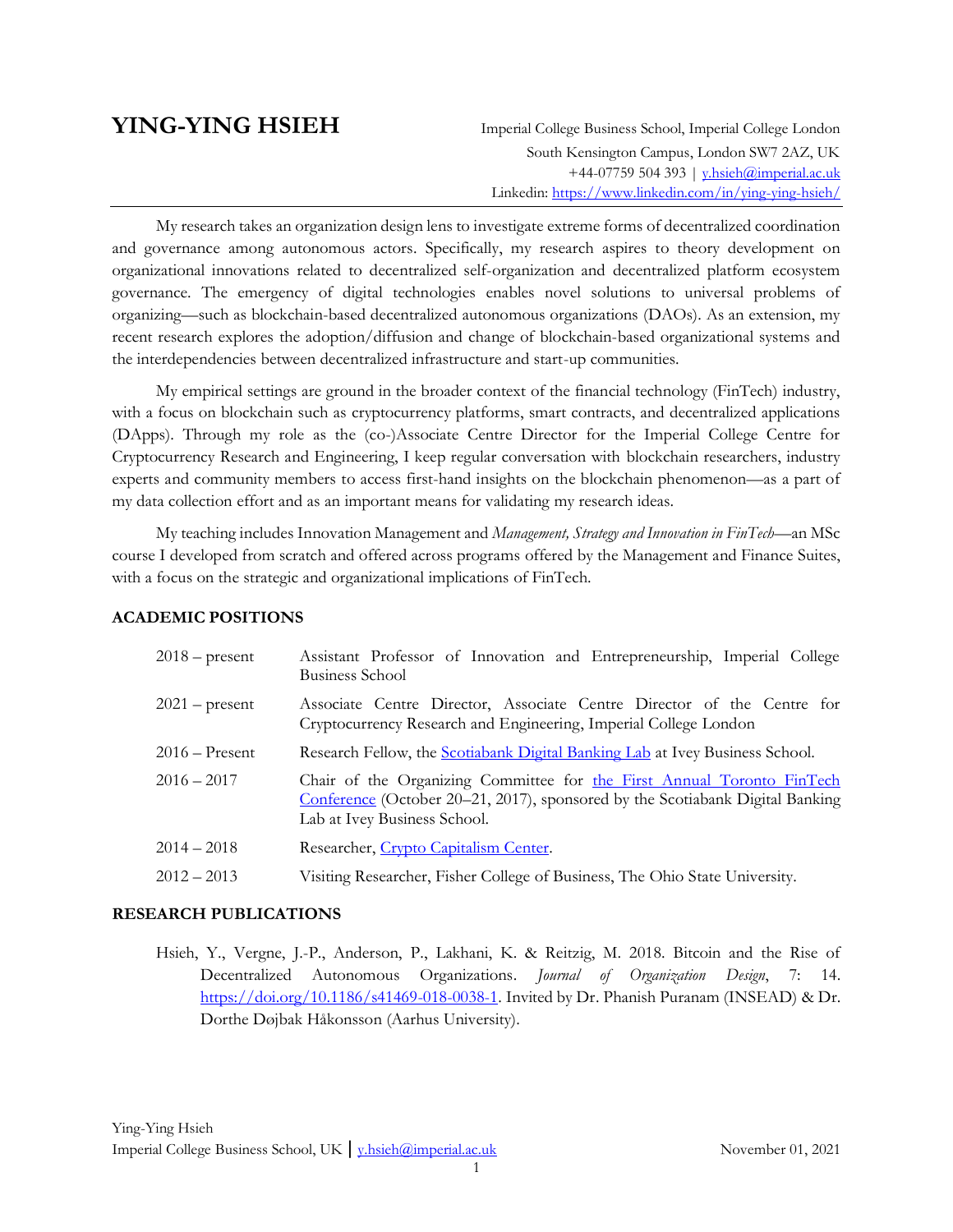[Note: Since December 2017, this paper has been part of the Social Science Research Network's (SSRN's) top 10% download list in four distinct categories, including "Organizations & Markets: Formal & Informal Structures" and "Corporate Strategy & Business Policy".]

Hsieh, Y., Vergne, J.-P., & Wang, S. 2018. The Internal and External Governance of Blockchain-Based Organizations: Evidence from Cryptocurrencies. In Campbell-Verduyn, M. (ed.), *Bitcoin and Beyond: Blockchains and Global Governance*. RIPE/Routledge Series in Global Political Economy.

[Note: Since May 2017, this paper has been part of the Social Science Research Network's (SSRN's) top-ten download list in four distinct categories, including "Firm Structure, Purpose, Organization & Contracting"]

- Arjaliès, D. L., Hsieh, Y., & Vergne, J.-P. 2017. A reply to Cohen's "The Rise of Alternative Cryptocurrencies in Post-Capitalism." [http://www.socadms.org.uk/rise-alternative-currencies/.](http://www.socadms.org.uk/rise-alternative-currencies/) Online commentary, *Journal of Management Studies*, January 17, 2017.
- Chakravarty, D., Hsieh, Y., Schotter, A. P., & Beamish, P. W. 2017. Multinational Enterprise Regional Management Centres: Characteristics and Performance. *Journal of World Business*, 52(2): 296–311.

### **MANUSCRIPT UNDER REVISE AND RESUBMIT**

- Hsieh, Y. & Vergne, J.-P. 2021. [A paper on blockchain-based platform coordination —title hidden as per double-blind review guidelines]. Revision submitted to *Strategic Management Journal.*
- Hsieh, Y. 2021. [A paper on decentralized ecosystem governance —title hidden as per double-blind review guidelines]. First-round revise and resubmit at *Strategic Management Journal.*

### **MANUSCRIPTS IN PREPARATION**

- Diffusion of institutional technologies: The case of blockchain (working paper with [Anu Wadhwa\)](https://www.imperial.ac.uk/people/a.wadhwa). Target journal: *Academy of Management Review.*
- What drives organizational change in DAOs? A study on blockchain forking. Target journal: *Organization Science.*
- Distributed consensus: External governance of decentralized platforms. (working paper with [Joseph](https://www.research.manchester.ac.uk/portal/joseph.lee-2.html)  [Lee\)](https://www.research.manchester.ac.uk/portal/joseph.lee-2.html).
- How do decentralized platforms innovate? The role of pecuniary incentives (working paper). Target journal: *Strategic Management Journal.*

Decentralized ecosystem governance. (data collection in progress with **Erkko Autio**)

#### **TEACHING CASE PUBLICATION**

2017 [A Pathway for Scotiabank's Innovation: Leveraging FinTech Partnerships](https://www.ivey.uwo.ca/scotiabank-digital-banking-lab/education/ivey-cases/). Live case used in the 2017 Scotiabank International Case Competition. Ivey Publishing (case published with teaching note). Now used in undergraduate and Executive Education programs.

#### **AWARDS, HONORS, AND GRANTS**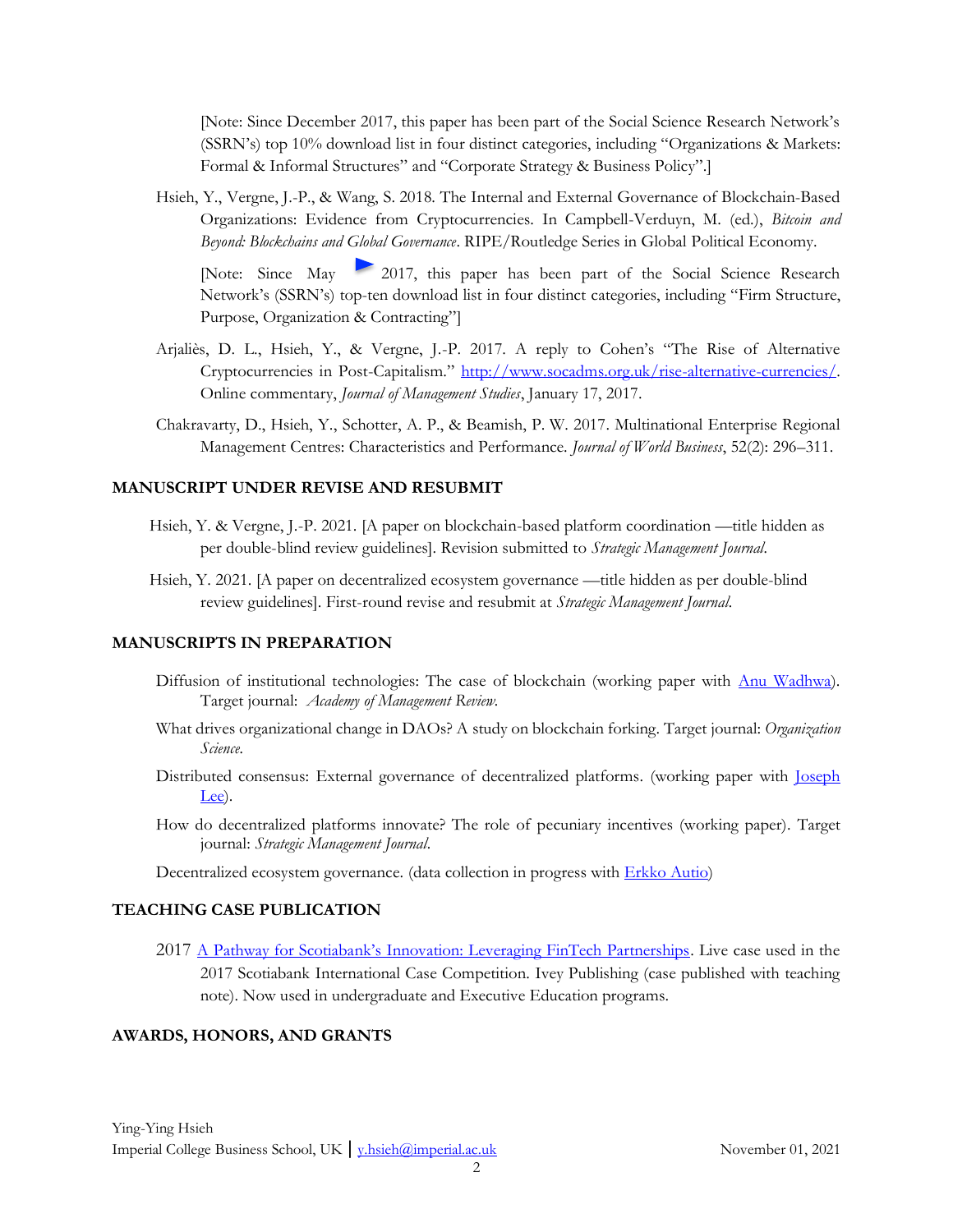| 2020          | Teaching Excellence Award: Innovation in Teaching, Imperial College Business School<br>(nominated and voted for by students).                                                                                                                                                         |
|---------------|---------------------------------------------------------------------------------------------------------------------------------------------------------------------------------------------------------------------------------------------------------------------------------------|
| 2018          | Nomination for the Governor General's Gold Medals (For more than 140 years, the<br>award aims to recognize the outstanding scholastic achievements of students in Canada.<br>The award goes to students who have achieved the highest academic standing in their<br>degree programs.) |
| 2018          | The George E Connell Graduate Scholarship of \$10,000 (awarded annually to exceptional<br>senior graduate students based on academic achievement and research excellence)                                                                                                             |
| 2017          | Ranked in the top 10% of Authors on SSRN by total new downloads within the last year.                                                                                                                                                                                                 |
| 2018          | Ivey PhD Thesis Proposal Funding of \$3,000                                                                                                                                                                                                                                           |
| 2018          | Scotiabank Digital Banking Lab's research grant of \$3,500.                                                                                                                                                                                                                           |
| $2013 - 2017$ | The Plan for Excellence Award of a four-year scholarship of \$38,149                                                                                                                                                                                                                  |
| 2009          | Travel Grant for Academy of Management and Academy of International Business<br>conferences, National Science Council, Taiwan                                                                                                                                                         |

# **EDUCATION**

| 2018 | PhD in General Management, Ivey Business School<br>Western University, London, Ontario, Canada<br>Thesis Title: The Rise of Decentralized Autonomous Organizations: Coordination and<br>Growth within Cryptocurrencies |
|------|------------------------------------------------------------------------------------------------------------------------------------------------------------------------------------------------------------------------|
| 2000 | Certificate in International Business Administration<br>International Trade Institute/CETRA, Hsinchu, Taiwan                                                                                                           |
| 1998 | Master of Science in Materials Science and Engineering,<br>National Tsing-Hua University, Hsinchu, Taiwan                                                                                                              |
| 1996 | Bachelor of Science in Materials Science and Engineering,<br>National Tsing-Hua University, Hsinchu, Taiwan                                                                                                            |

### **DISSERTATION SUMMARY**

The Rise of Decentralized Autonomous Organizations: Coordination and Growth within Cryptocurrencies

Dissertation Chair: [Dr. Jean-Philippe Vergne](https://www.ivey.uwo.ca/faculty/directory/jean-philippe-vergne/) Thesis Supervisory Committee: [Dr. Tima Bansal,](https://www.ivey.uwo.ca/faculty/directory/tima-bansal/) [Dr. Michael R. King](https://www.ivey.uwo.ca/faculty/directory/michael-king/) and [Dr. Claus Rerup](http://www.frankfurt-school.de/en/Person/0000007277651~~/Claus%20Rerup) Thesis Examination Committee: [Dr. Diane-Laure Arjaliès,](https://www.ivey.uwo.ca/faculty/directory/diane-laure-arjalies/) [Dr. Tima Bansal,](https://www.ivey.uwo.ca/faculty/directory/tima-bansal/) [Dr. Aleksander Essex](https://www.eng.uwo.ca/electrical/faculty/essex_a/index.html) (UWO), [Dr. Phanish Puranam](https://www.insead.edu/faculty-research/faculty/phanish-puranam) (INSEAD, external)

My dissertation identifies blockchain-based organizations (e.g., Bitcoin and similar cryptocurrencies) as representing a paradigm shift in organizational design—manifest in the emergence of so-called "decentralized autonomous organizations" (DAOs). Distinct from traditional organizations, DAOs coordinate through consensus mechanisms around the blockchain software code. My dissertation addresses the following questions: *How are DAOs coordinated to enable early organizational growth (or decline)*? The study takes an inductive approach to investigate the above question and builds theory for DAO coordination and growth.

In terms of research design, I first conducted an inductive in-depth case study on how tasks within the Bitcoin organization are coordinated. I then took a mixed-method approach using fuzzy-set Qualitative Comparative Analysis (fsQCA) to study 20 other cryptocurrencies. Following a three-stage design, I identified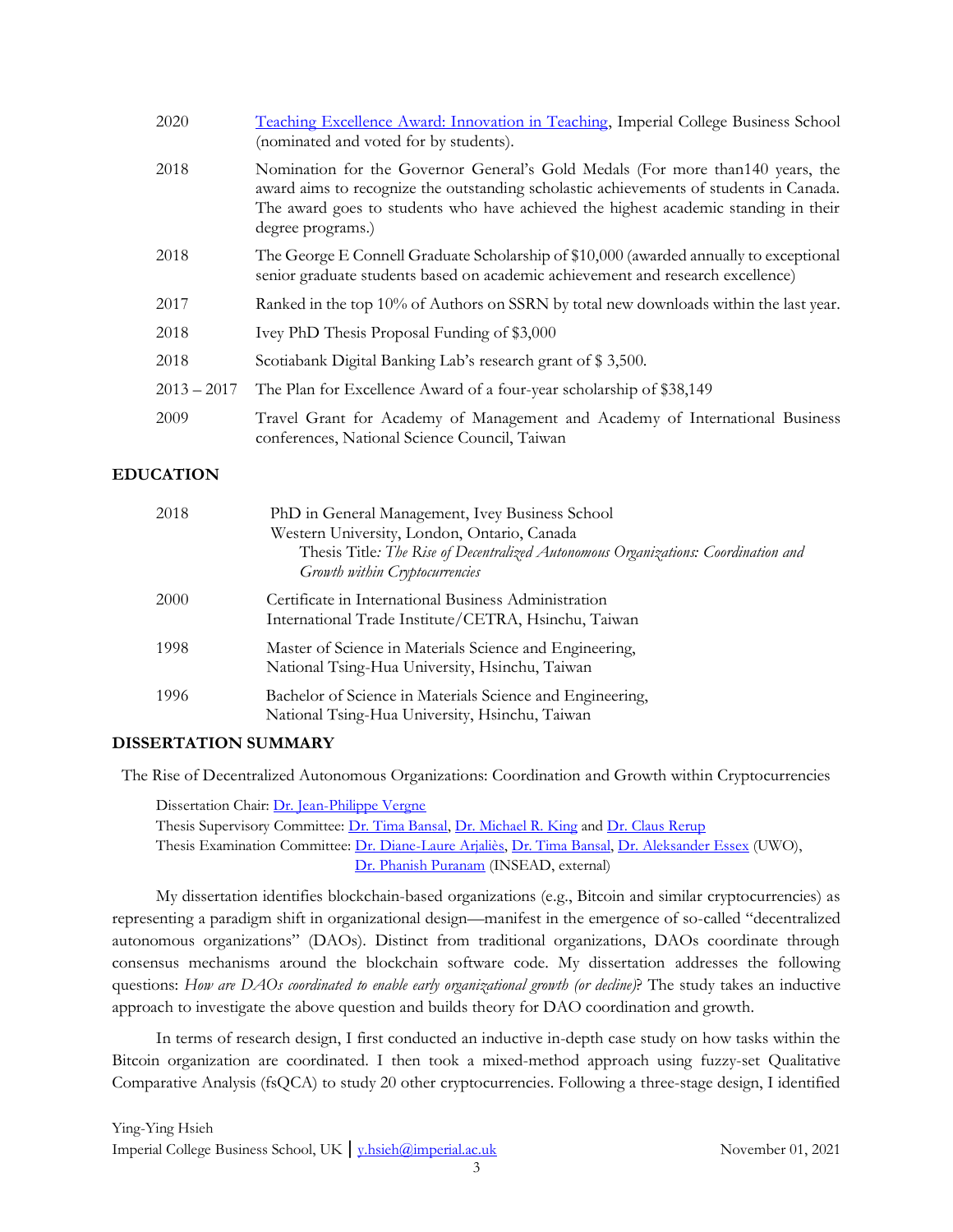necessary and sufficient conditions for cryptocurrency early growth (and decline). My dissertation research contributes to the literatures on organizational design, coordination, and competitive advantage. It also points to broader implications on entrepreneurial strategies and organizational economics.

#### **PROFESSIONAL WORKSHOPS AND INVITED PRESENTATIONS**

2021 SMS Cooperative Strategies Dialogues on Digital Network Governance

TUM Workshop on Blockchains and Smart Contracts: Collaboration in a Decentralized World

Crypto and Blockchain Economics Research Forum (CBER) Symposium Series

- 2020 Decentralized organizations: How Coordination mechanisms shape early growth and decline. Strategic Management Society (SMS) Panel: Collaborative Strategies in the Age of Digitalization. London, UK (virtual conference).
- 2019 A Structural Approach to Strategic Changes in Ownerless Platforms: From Byzantium to Constantinople. Competition and Digital Platforms, Kings College London, UK.

Reconceptualizing Organizational Governance: Evidence from Cryptocurrencies as Blockchain-based Decentralized Autonomous Organizations. Distributed Ledger Technology Governance Workshop, Digital Catapult, London UK.

2018 University of Ottawa, Canada; Tilburg University, The Netherlands.

Blockchain Technology & Organizations Research Symposium (BTOR), University of Connecticut School of Business, Connecticut, USA.

AOM Symposium (TIM Division): "Coordination, Governance, and Trust: The Impact of Blockchain on Organizations". Chicago, USA.

Blockchain-based Organizational Governance: Returns of Cryptocurrencies. Organization Science Winter Conference [\(OSWC\)](http://connect.informs.org/orgsci/winter-meeting/home), Park City, Utah, USA.

2017 Imperial College Business School, UK; Rotterdam School of Management, The Netherlands.

College of Organization Science of the [INFORMS](http://meetings2.informs.org/wordpress/houston2017/) Conference, Rice University, Houston, USA.

The Consortium on Competitiveness and Cooperation [\(CCC\)](https://ccc.strategy-and-entrepreneurship.net/about/), The Wharton School, University of Pennsylvania, USA.

Israel Strategy Conference [\(ISC\)](http://www.isc.org.il/) Doctoral Consortium, Technion – Israel Institute of Technology, Israel.

Academy of Management Journal [\(AMJ\)](http://aom.org/Publications/AMJ/Call-for-Papers--Special-Research-Forum.aspx) Special Issue: New Ways of Seeing, Ivey Business School, Canada.

[Bitcoin and Beyond:](https://www.balsillieschool.ca/event/bitcoin-beyond-blockchains-globalization-and-global-governance) Blockchains Globalization and Global Governance, Interdisciplinary Research Workshop, Balsillie School of International Affairs, University of Waterloo, Canada. (presentation entitled: "The Internal and External Governance of Blockchain-based Organizations: Evidence from Cryptocurrencies")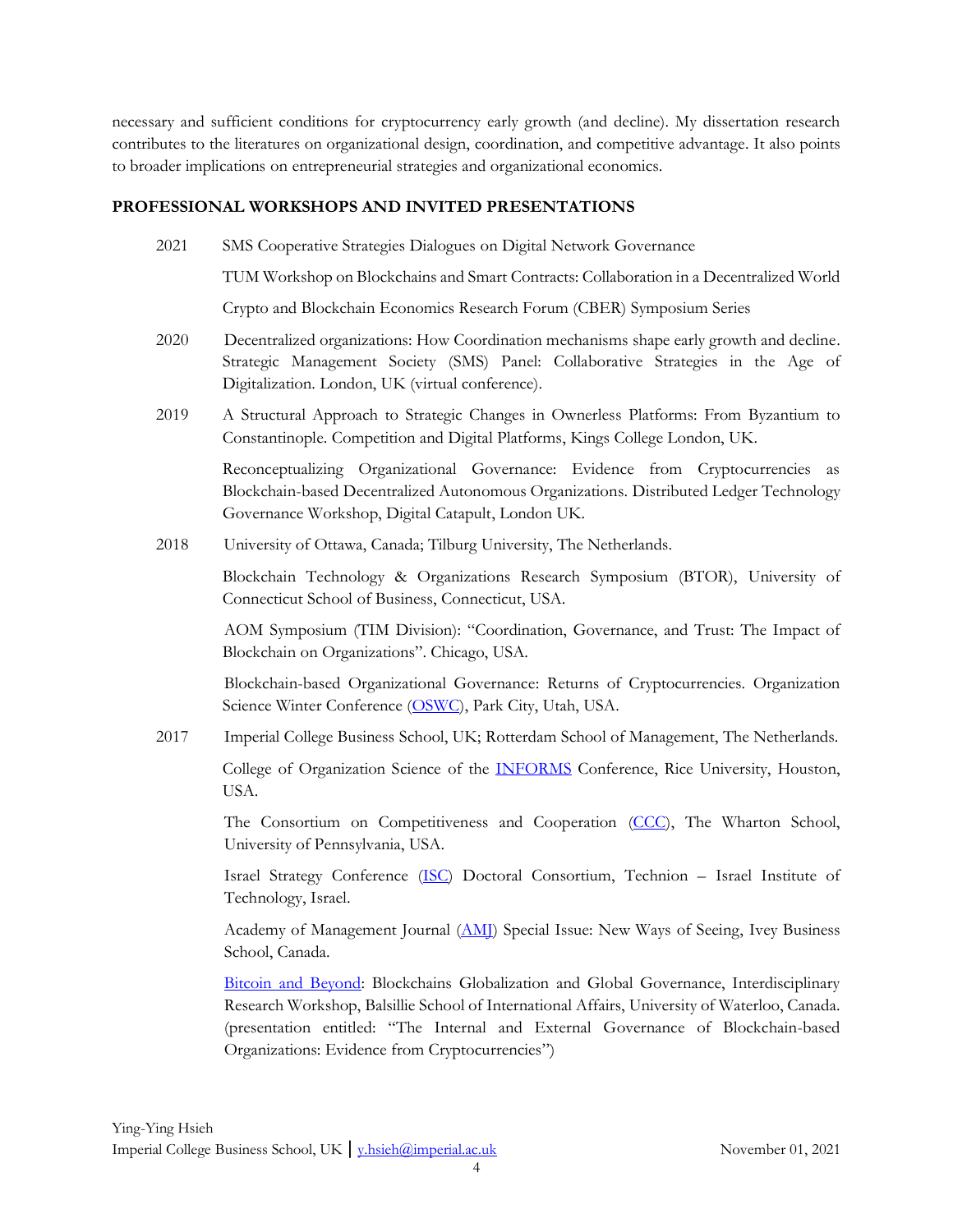2016 [Medici Summer School](http://www.medicisummerschool.it/about.html) HEC Paris, France. (presentation entitled "Trust and Inequality on "Trustless" Platforms: A Study of Cryptocurrencies")

### **CONFERENCE PRESENTATIONS**

2021 Academy of Management (AOM). Title: Diffusion of institutional technologies: The case of blockchain. (with Anu Wadhwa).

Strategic Management Society (SMS), Toronto (virtual). Title: Distributing Ownership and Control: Governance in Blockchain-based Decentralized Platforms.

- 2020 Strategic Management Society (SMS), London (virtual). Title: What drives organizational change in DAOs? A behavioral perspective on forking decisions. (with Zeynep Gurguc, presented by co-author due to my role as the session chair)
- 2019 European Group of Organizational Studies (EGOS), Edinburgh UK.

Reconceptualizing Organizational Governance: Evidence from Cryptocurrencies as Blockchain-based Decentralized Autonomous Organizations.

- 2018 Strategic Management Society (SMS) Conference. Reconceptualizing organizational governance: Evidence from cryptocurrencies as blockchain-based decentralized autonomous organizations.
- 2017 Israel Strategy Conference [\(ISC\).](http://www.isc.org.il/#http://www.isc.org.il/) The Rise of Decentralized Autonomous Organizations: An Exploratory Study of Task Coordination within Cryptocurrencies.

European Group of Organizational Studies (EGOS). The Rise of Distributed Organizations: Coordination in Bitcoin and Cryptocurrencies. (with Jean-Philippe Vergne)

- 2016 Strategic Management Society (SMS) Conference. Trust on "Trustless" Platforms: A Study of Cryptocurrencies. (with Jean-Philippe Vergne)
- 2014 Academy of International Business (AIB). Title: The Emergence of Regional Management Centers: Integrating the Resource-Based and Institution-Based Views. (with Andreas Schotter)
- 2012 Academy of Management (AOM). From Process to Performance: Extending the OLI Perspective of R&D Internationalization. (with Yung-Ching Ho)

Academy of International Business (AIB). The Depth and Breadth of International Innovation: The Roles of Technological Diversity and Degree of Innovativeness. (with Yung-Ching Ho)

2009 Taiwan Institution of Marketing Science (TIMS). The Global Market Entry and Strategic Management: A Case Study from a Multinational Corporation. (with Yung-Ching Ho)

### **MEDIA COVERAGE**

- 2020 IB Knowledge: Blockchain technology has the potential to improve the international [response to COVID-19 and future healthcare crises](https://www.imperial.ac.uk/business-school/ib-knowledge/entrepreneurship-innovation/fighting-coronavirus-the-blockchain)
- 2019 Faculti interview:<https://faculti.net/tag/ying-ying-hsieh/>
- 2019 BizEd<https://bized.aacsb.edu/articles/2020/january/leading-change>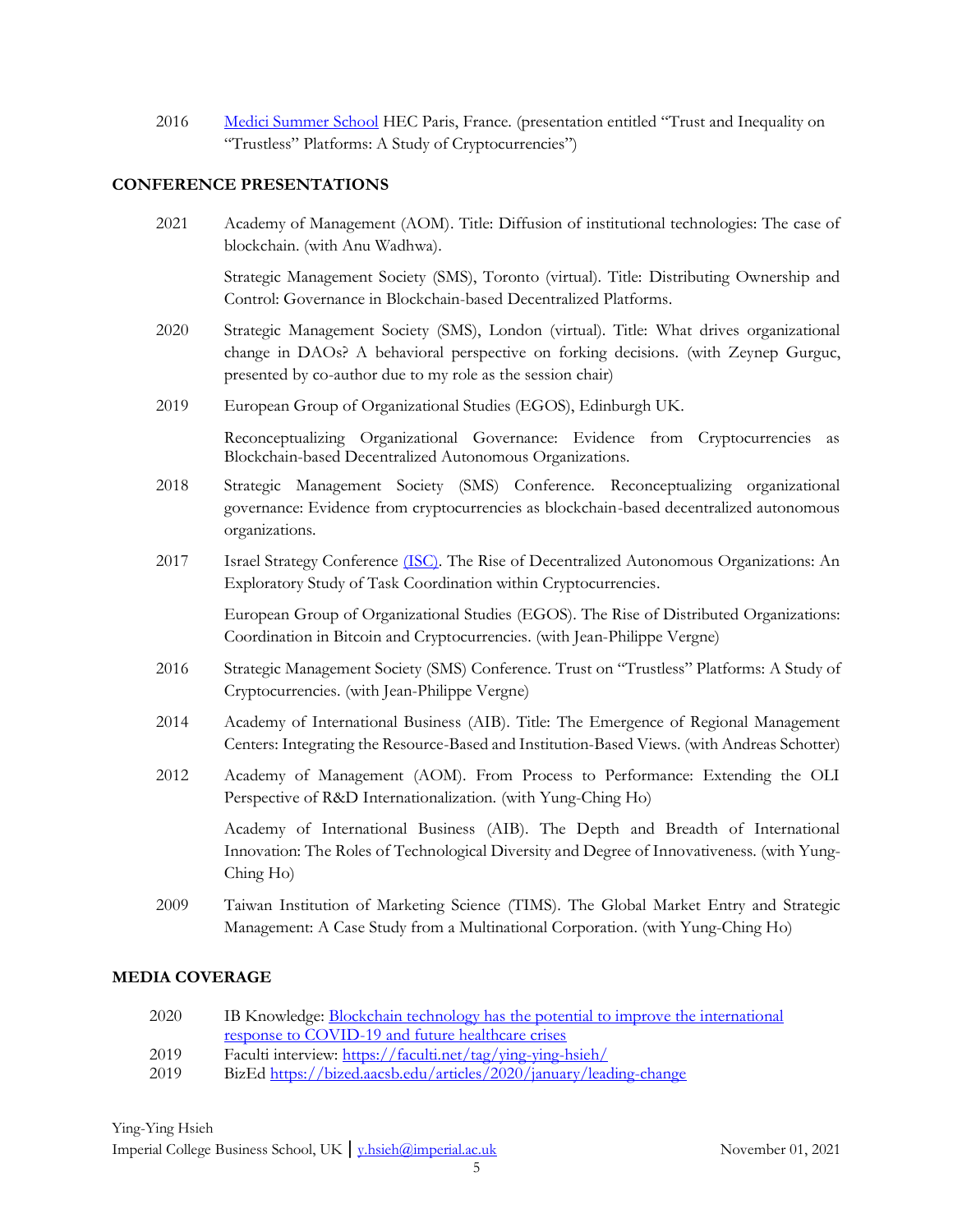| 2018 | IB Knowledge: Could Blockchain Replace Your Manager?       |
|------|------------------------------------------------------------|
|      | Imperial College interview: Ten Questions About Blockchain |

### **OTHER PROFESSIONAL ACTIVITIES**

#### **Consortia and Short Courses**

| 2020      | International Teachers Programme, London Business School. UK                            |  |
|-----------|-----------------------------------------------------------------------------------------|--|
| 2019      | Teaching with Cases, Harvard Business School, USA.                                      |  |
| 2019      | Junior Faculty Consortium, Academy of Management TIM Division.                          |  |
| 2019      | Wharton Global Faculty Development Program. The Wharton School of the University        |  |
|           | of Pennsylvania, USA.                                                                   |  |
| 2018-2020 | Imperial Educational Development Unit (EDU) workshops                                   |  |
| 2017      | Business Policy and Strategy (BPS) Dissertation Consortium   Academy of Management,     |  |
|           | Atlanta, USA.                                                                           |  |
|           | Frontiers of Entrepreneurial Strategy   The Wharton School, University of Philadelphia, |  |
|           | USA.                                                                                    |  |
| 2016      | Content Analysis, Consortium for the Advancement of Research Methods and Analysis       |  |
|           | (CARMA)   Detroit, USA.                                                                 |  |
|           | Advanced Qualitative Research Methods, CARMA   Detroit, USA.                            |  |
| 2014      | Multilevel Analysis, CARMA   Detroit, USA.                                              |  |
|           | Advanced Multilevel Analysis, CARMA   Detroit, USA.                                     |  |

#### **PROFESSIONAL AFFILIATIONS**

Academy of Management (AOM) | Strategic Management Society (SMS) | European Group of Organizational Studies (EGOS) | Imperial College Centre for Cryptocurrency Research and Engineering | Scotiabank Digital Banking Lab at Ivey Business School | The Toronto Blockchain Revolution Meetup (2017) at MaRS.

# **PROFESSIONAL SERVICE**

| 2021 | Reviewer for Strategic Entrepreneurship Journal   Journal of Management<br>Inquiry Research Policy                                                                  |
|------|---------------------------------------------------------------------------------------------------------------------------------------------------------------------|
|      | Reviewer for AoM and SMS                                                                                                                                            |
| 2020 | Reviewer for Strategic Management Journal   Strategic Entrepreneurship Journal<br>Journal of Management Studies   Journal of Business Venturing                     |
|      | Reviewer for conferences   International Conference for Information Systems<br>(ICIS) Conference; Academy of Management 2021; Strategic Management Society<br>2021. |
|      | Session chair   Academy of Management and Strategic Management Society<br>conferences.                                                                              |
|      | Program Committee   The Third Annual Toronto FinTech Conference                                                                                                     |
| 2019 | Imperial College Business School annual conference, Digital<br>$Co$ -chair<br>Transformation: Reimagining Business for the Digital Age.                             |

Imperial College Business School, UK | [y.hsieh@imperial.ac.uk](mailto:y.hsieh@imperial.ac.uk) November 01, 2021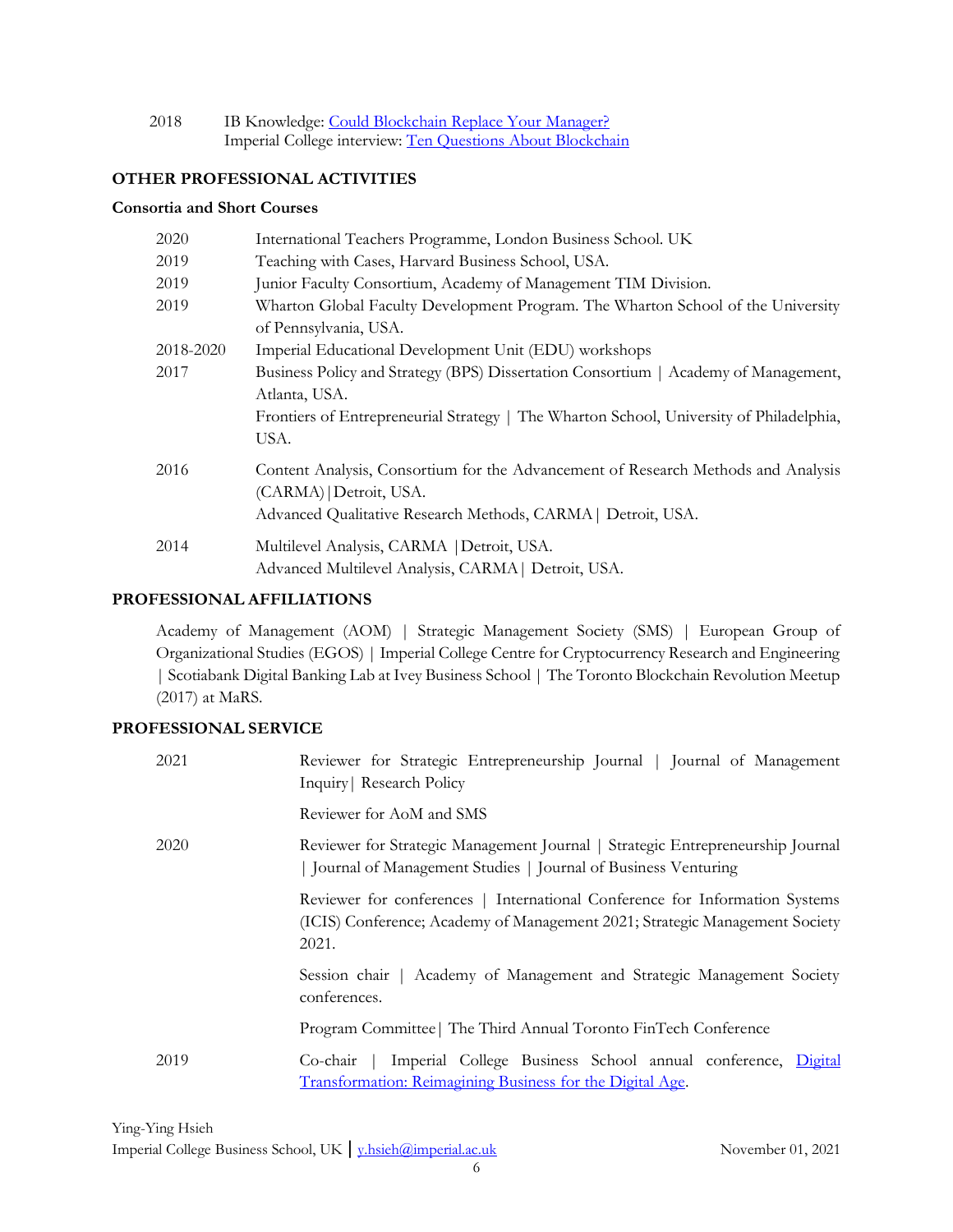|           | PhD interviewing committee, Innovation and Entrepreneurship Department,<br>Imperial College Business School                                                                                                                                    |
|-----------|------------------------------------------------------------------------------------------------------------------------------------------------------------------------------------------------------------------------------------------------|
|           | Hiring committee   TRA of Strategy and Organizational Behavior                                                                                                                                                                                 |
|           | Program Committee   The Second Annual Toronto FinTech Conference                                                                                                                                                                               |
| 2018      | Reviewer   Journal of World Business; Mitacs Accelerate research proposals;<br>M@n@gement Journal; Strategic Management Society Conference 2018<br>(Corporate Strategy Track); Academy of Management Conference 2018 (STR &<br>OMT divisions); |
| 2016      | Coordinator   Ivey Strategy and Organization Research (iSTOR) Workshop                                                                                                                                                                         |
| 2015      | Coordinator   Ivey PhD Association Lunch & Learn Sessions                                                                                                                                                                                      |
| 2012-2014 | Reviewer for AOM   AIB Conferences                                                                                                                                                                                                             |

# **TEACHING**

| 2018-2021 | Innovation Management                                                                                                             |
|-----------|-----------------------------------------------------------------------------------------------------------------------------------|
|           | Management, Strategy and Innovation in FinTech   Innovation and Strategy in<br>FinTech (both are new FinTech courses I developed) |
| 2016-2017 | Teaching Assistant   Ivey HBA Course: The Dark Side of Capitalism: Pirates,<br>Mavericks, and Industry Disruption                 |
| 2016      | Teaching Assistant   Ivey MSc Course: Internationalization                                                                        |
| 1996-1997 | Teaching Assistant   National Tsing-Hua University, Taiwan                                                                        |

# **The Bitcoin Crash Course**

Worked on the development of the [Bitcoin Crash Course](http://www.cryptocapitalism.center/bitcoin-crash-course/) for the CryptoCapitalismCenter [\(http://www.cryptocapitalism.center/\)](http://www.cryptocapitalism.center/), which has been viewed over 100,000 times.

# **INDUSTRY PRESENTATIONS**

| $2020-$ | Mentor to Algorand Europe Accelerator startups (through Eterna Capital) |
|---------|-------------------------------------------------------------------------|
| 2020    | UBS Imperial College Virtual Autumn Series: FinTech. 29 September 2020. |
|         | SSE Webinar on blockchain. 16 December 2020.                            |
|         |                                                                         |

## **INDUSTRY EXPERIENCE**

| <b>MISCELLANEOUS</b> |                                                                           |
|----------------------|---------------------------------------------------------------------------|
| $2000 - 2002$        | Applications Engineer   KLA-Tencor Corporation (US headquartered), Taiwan |
| $2002 - 2003$        | Channel Sales Executive   Mitac, Telford, UK                              |
| $2003 - 2006$        | Product Manager   BenQ UK Ltd., Hemel Hempstead, UK                       |

# **Methods** Fuzzy-set Qualitative Comparative Analysis (fsQCA) | Econometric modeling with time series data| Mixed method| Content analysis| Survey

| Ying-Ying Hsieh                                               |  |
|---------------------------------------------------------------|--|
| Imperial College Business School, UK   v.hsieh@imperial.ac.uk |  |